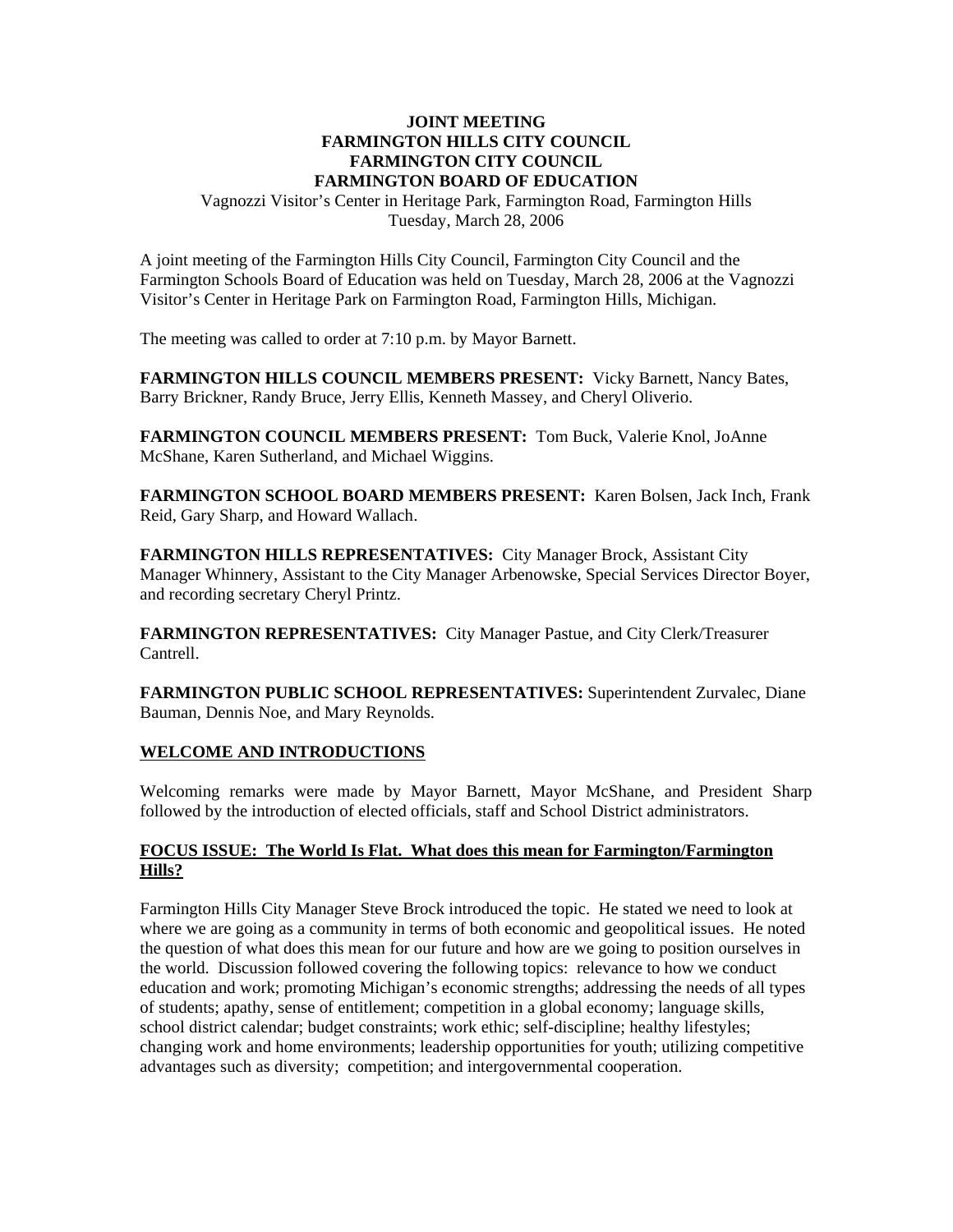**Page 2** 

# **UPDATES ON ISSUES OF MUTURAL INTEREST**

#### **A. School District Outdoor Facility Plan**

.

Dennis Noe, Farmington Schools Director of Athletics/PE, gave a PowerPoint presentation of an update on the School District Outdoor Facility Plan. He stated that this is a community project, not just a school project. He noted this was a Facility Master Plan and that curb appeal is important. Mr. Noe stated that this plan is architecturally sound, contains an important exercise component, is handicapped accessible, and provides for a full days use. He thanked the community for their commitment to this plan and stated he is very proud of these facilities.

## **B. Close the loop on Joe Ohren's Discussion of 2003**

City Manager Pastue summarized Joe Ohren's discussion of 2003. He outlined the recommendations that came out of the these discussions which included: increasing revenue through existing grant opportunities; increased cooperation between governmental units; strengthening lobbying efforts at the federal, state, and county levels; developing a joint position statement on new economic realities; shared facilities, resources and volunteers; and viewing individual assets as community assets. Second, he noted that discussion pertained to dealing with rising citizen expectations and demands while recognizing limited resources. Recommendations included increasing volunteer participation to help with money losses from funding cuts and involving the community when making difficult decisions. Third, maintaining community involvement was discussed.

Mayor McShane noted that the community has not jointly come together to utilize these goals and added that the more we come together, the better off our communities will be.

Councilmember Ellis stated that the community needs to take the relationship to the next level of cooperation. In this light he proposed:

- 1. Have the City of Farmington and the Farmington Schools District appoint a representative to serve on the City of Farmington Hills Redevelopment Committee.
- 2. Create a joint legislative committee to bring a unified voice to Lansing and Washington and lobby on our joint behalf; and
- 3. Create a Joint Task Force to look at and devise permanent funding solutions for after school programming. Councilmember Ellis suggested that one elected official and one administrator from each governmental unit serve on the Task Force.

The three entities present concurred with these thoughts. It was suggested that the communities would appoint members to these committees by April  $17<sup>th</sup>$ .